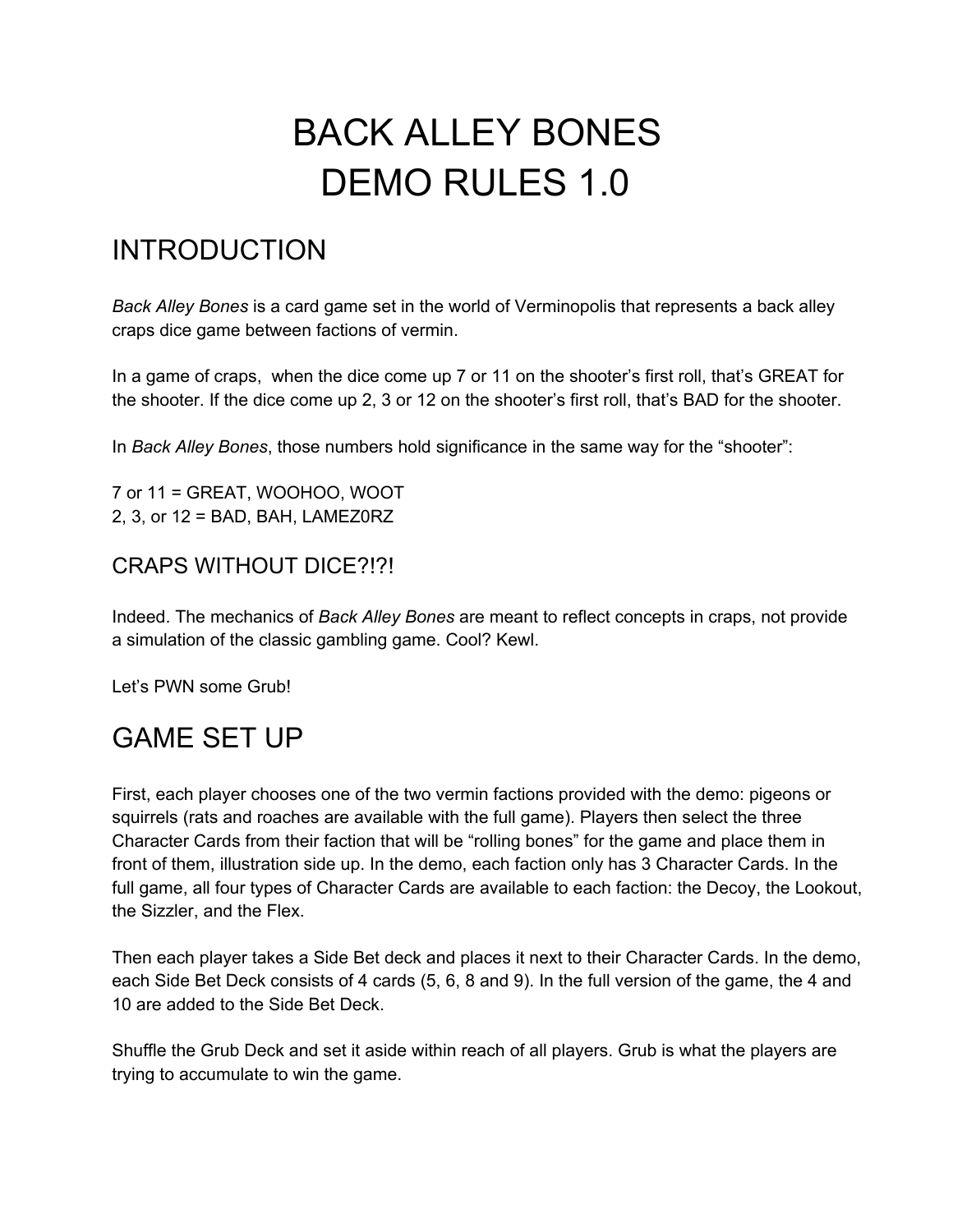Shuffle the Point Deck and set it aside within reach of all players. In the demo, the Point Deck consists of 4 cards (5, 6, 8 and 9). In the full version of the game, the 4 and 10 are added to the Point Deck.

Shuffle the Gamble Deck and deal 5 cards to each player. The Gamble Deck contains Cheat and Luck Cards. These cards form the players' hands each round.

Determine first player randomly. The players are now ready to roll some bones!

# GAME ROUND

# 1. CHOOSE A SHOOTER

The first player picks her first Shooter from the three Character Cards and places the Dice token upon him indicating he is the current Shooter. For the demo, we recommend using a quarter for the Dice token.

# 2. REVEAL POINTS

The first player then draws the top *three* cards from the Point Deck and places them in a column. These will be the points she is trying to equal 7, using the Cheat and Luck cards from the Gamble Deck at her disposal, as well as the abilities of her characters and previously won Side Bets.

Of course, her opponent will be playing Cheat and Luck cards, and utilizing character and previously won Side Bet abilities as well, to thwart her efforts to make the Points equal to 7.

Every round, the entire Point Deck is shuffled before revealing the Points.

## 3. CHOOSE SIDE BETS

Both players then secretly choose a Side Bet for the round, and place it *face down* in front of them. Side Bets are revealed at the end of the round.

## 4. CHEAT AND GET LUCKY!

The player with the current Shooter plays first.

During a player's turn, she may play 1 Cheat or 1 Luck card upon a Point to influence its value. She may also use any character or Side Bet abilities available to her.

Cheat cards are played on the left side of the Point. Luck cards are played on the right side of the Point.

Players alternate playing cards from their hands until all cards have been played.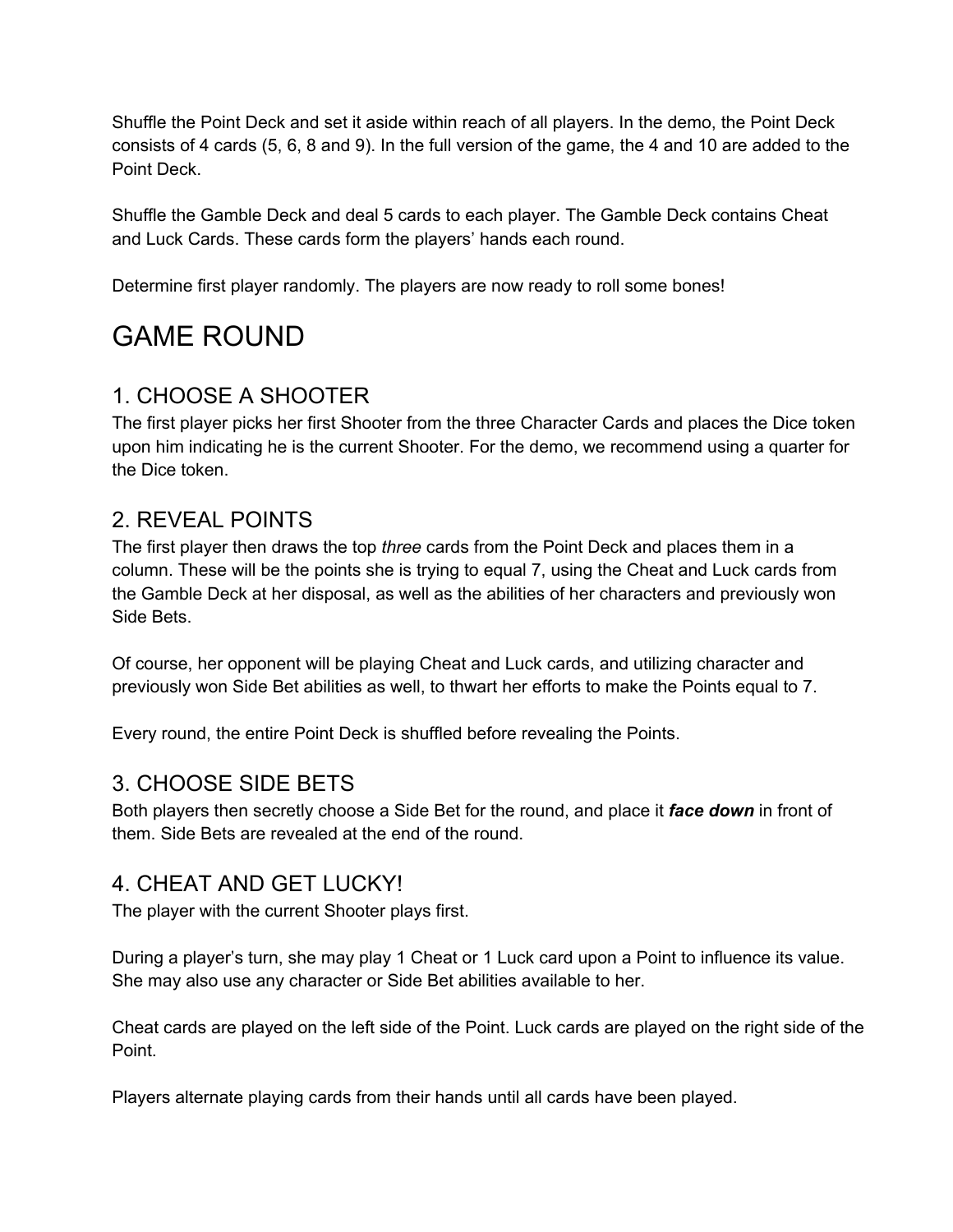A player may play any number of Cheat and/or Luck cards upon a Point during a round, as long as the play would not lower the Point below 2 or raise the Point above 12. A Point must *always* be between 2 and 12 after a card is played upon it or a card already on the Point is adjusted.

## 5. DETERMINE RESULTS

At the end of the round, if any of the Points equal 7, the current Shooter retains the dice token, and his player earns Grub from the Grub Deck for *each* point that equals 7. This is referred to as a standard Seven.

If none of the Points equal 7 at the end of the round, the dice token is passed to the opposing player and the Shooter that just lost the dice token is flipped over to the "Crapped Out" side of his Character Card, indicating he can no longer be the Shooter this game.

# 6. REVEAL SIDE BETS

Before the next round begins, players reveal their Side Bets. If the final total on any of the Points equals a chosen Side Bet, that player places the winning Side Bet in front of them and the Side Bet's ability is available to that player for the rest of the game. If a Side Bet is not a winner, it is returned to the player's Side Bet Deck.

# 7. START A NEW ROUND

The player who just received the dice token chooses an eligible Character Card (one who has not "crapped out" in a previous round) and puts the dice token on it, indicating that character is now the current Shooter.

Each player is dealt a new hand from the Gamble Deck and the next round is ready to begin.

# GAME MECHANICS

## PLAYING LUCK CARDS

Luck cards can never be countered. However, the value of the Luck card (1, 2, or 3) affects the value of the Point exactly that amount. Playing a Luck card upon a Point can result in a Yo 'Leven, Lucky Seven or a Lockdown.

## PLAYING CHEAT CARDS

Cheat cards can be countered by The Lookout or The Flex characters. However, the value of the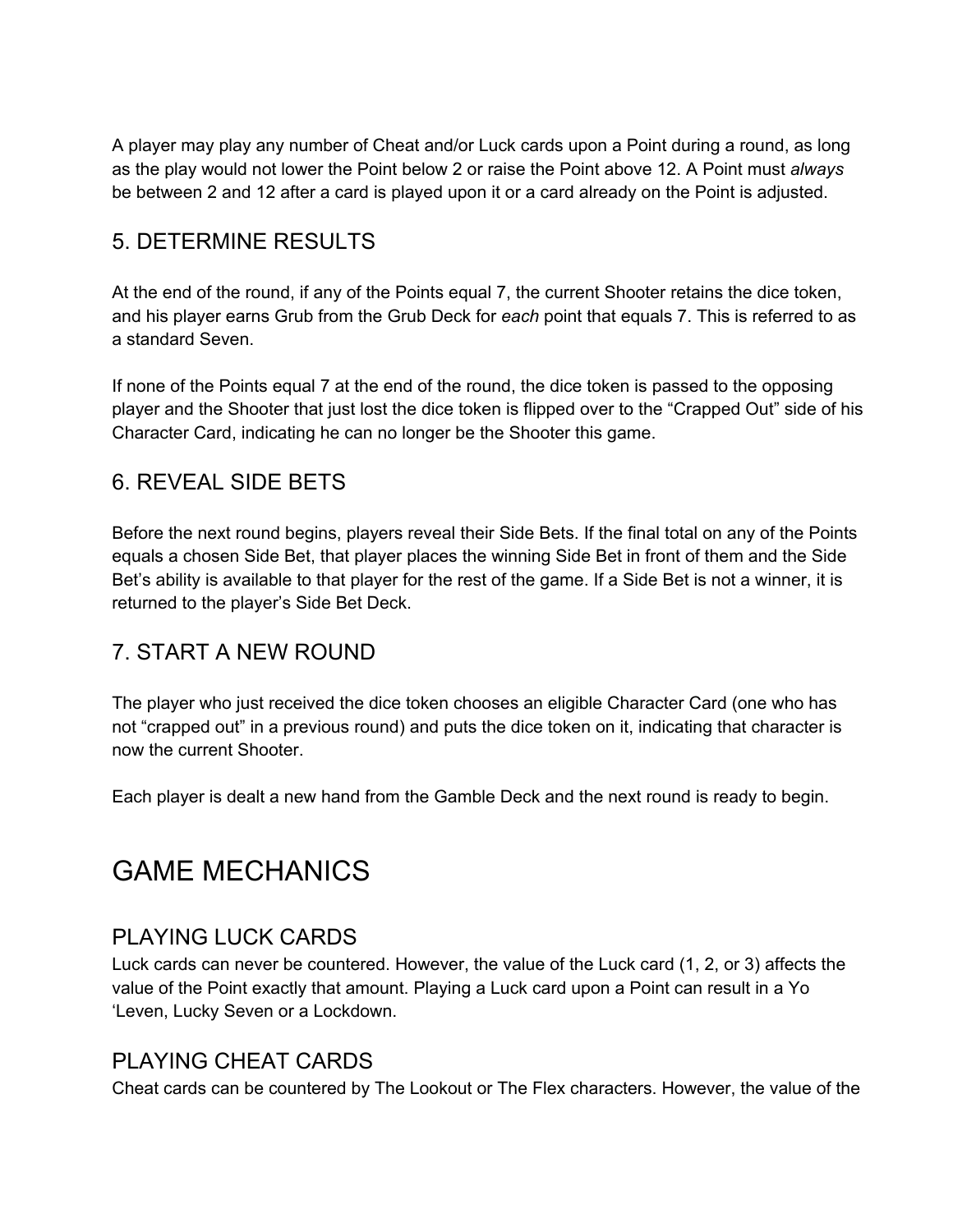Cheat card (2, 3, or 4) is flexible. When a Cheat card is played, the player places a number of Cheat tokens upon it, indicating the value she wants the Cheat to be. The number of Cheat tokens placed on a Cheat card can never exceed the card's maximum value. For example, a Cheat 3 may contain 1, 2 or 3 Cheat tokens, never 4.

In the demo, we suggest using pennies as Cheat tokens.

#### YO 'LEVEN!

Whenever a Point reaches 11, the player who played the card upon it may refresh all her exhausted cards immediately.

If a Luck card is used to reach 11, the player who played the Luck card also receives the top card of the Grub Deck.

Both the player with the current Shooter or her opponent can snag a Yo 'Leven!

#### LUCKY SEVEN!

Whenever a Shooter gets a POINT to 7 as a result of playing a LUCK card, the Shooter's player receives the top card of the GRUB deck.

Only the current Shooter can snag a Lucky Seven!

#### LOCKDOWN!

Whenever a POINT reaches 2, 3 or 12 as a result of a LUCK card being played upon it by the defender, that POINT is removed from play for the remainder of the round.

If all three Points are hit with LOCKDOWN!, the round immediately ends and play passes to your opponent.

#### GRUB

There are two types of Grub in *Back Alley Bones*: Food and Pharma. Food has one Grub value and Pharma has two Grub values.

When a player receives Food from a standard Seven, a Lucky Seven!, or a Yo 'Leven!, she simply adds the Grub to her Grub total.

When a player receives Pharma from a standard Seven, a Lucky Seven!, or a Yo 'Leven!, she draws the top card of the Gamble Deck. If the card drawn is a LUCK card, the Grub value of the Pharma is the *higher* of the two values. If the card drawn is a CHEAT card, the Grub value of the Pharma is the *lower* of the two values. The Pharma is then added to the Grub total. The Gamble Card is then placed in the discard pile.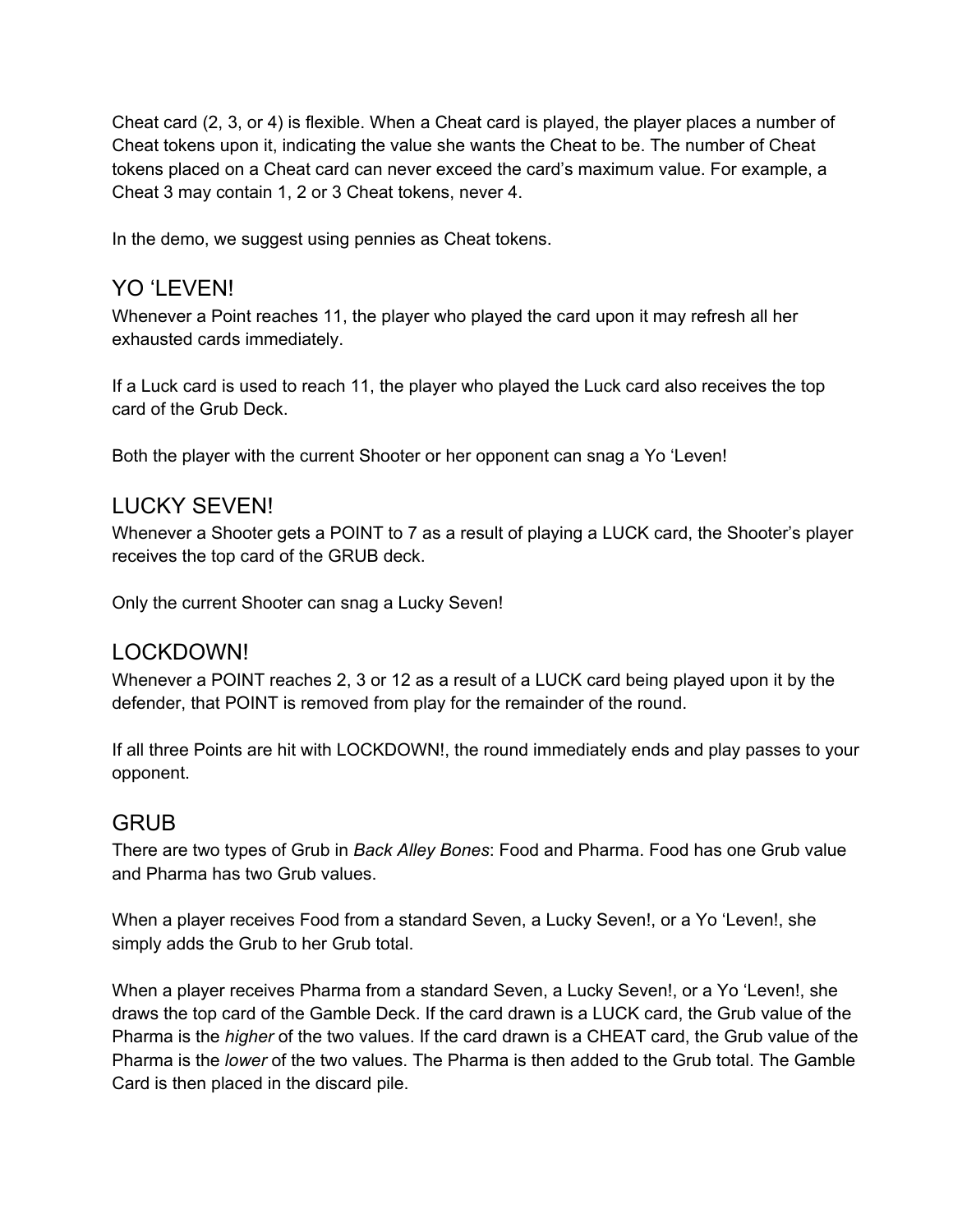Each player must openly display their Grub total at all times.

# CHARACTER ABILITIES

### **The Decoy**

Exhaust before playing a Cheat to allow it to automatically succeed. Place a Decoy token on the Point card benefitting from the Decoy.

Luck cards can no longer be played upon a Point with a Decoy token.

For the demo, we suggest using a dime for the Decoy token.

## **The Lookout**

Exhaust as a Cheat is played on a Point to discard the Cheat. Place a Lookout token on the Point card benefitting from the Lookout.

Cheat cards can no longer be played upon a Point with a Lookout token.

For the demo, we suggest using a nickel for the Lookout token.

#### **The Sizzler**

Exhaust to draw a card from the Gamble Deck.

#### **The Flex**

Discard a Gamble card and Exhaust to choose one of the following abilities: The Decoy, The Lookout or The Sizzler.

# SIDE BET ABILITIES

A player may only use a Side Bet ability during her turn.

In the demo, the only available Side Bets are 5, 6, 8 and 9 (4 and 10 are available with the full game).

# **Sniffing (6 or 8)**

Winning a 6 or 8 Side Bet grants the ability to Sniff. Exhaust to draw the top card of the Grub Deck. Then choose whether to put the card back on top of the Grub Deck or on the bottom of the Grub Deck.